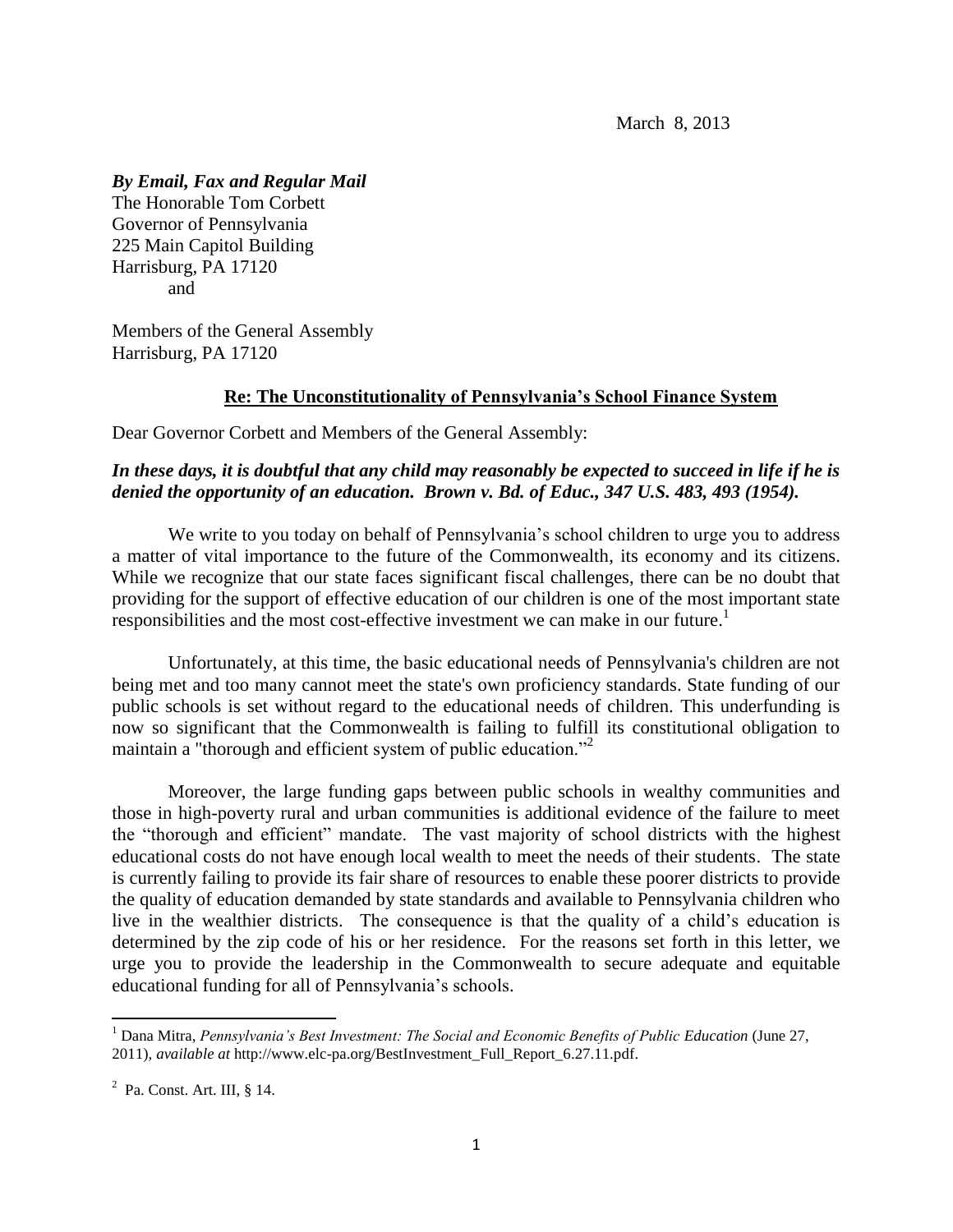#### *The Documented Needs of Pennsylvania's School Children*

 $\overline{\phantom{a}}$ 

In 2007, in response to a directive from the General Assembly, the State Board of Education oversaw a study to determine what it would cost school districts to provide every child in the Commonwealth with an education that would meet state academic standards. The "Education Costing-Out Study" determined that school districts needed approximately \$4.4 billion *more* than the \$17.2 billion then being spent on schools, but the study did not determine how much of the difference should be provided by the state and how much by localities.<sup>3</sup>

In July 2008, the General Assembly incorporated the results of the Costing-Out Study into a new state funding system. As part of that new funding system, the General Assembly adopted a method to set a state funding target, and declared that it "is the goal of this Commonwealth to review and meet state funding targets by the fiscal year 2013-14." The sixyear target was \$2.4 billion in new state education spending in the basic education subsidy. 4 For three years, the legislature voted for education funding that was designed to move toward this statutory target. But in 2011, the legislature voted to significantly reduce state funding from a variety of line items by almost \$1 billion.<sup>5</sup> Today, the statutory state funding target is almost \$2.1 billion greater than the state funding available to districts.

In fact, in real terms, the state now provides *less funding for K-12 education than it did* in 2008.<sup>6</sup> Furthermore, it has completely abandoned its stated goal of meeting adequacy targets established by the Costing-Out Study. A consequence is that the state share of public education funding is again declining and is now 36 percent -- far lower than the national average of 46 percent. In turn, this causes the state to shift to local taxpayers a tax burden which they cannot sustain, causing many school districts across the Commonwealth to operate without the funding recognized as necessary to provide students with an adequate education.<sup>7</sup>

Instead of continuing to move towards closing the funding gaps between the high-needs school districts and wealthier school districts with fewer costly students, since 2011 the state has adopted education budgets that actually expand these gaps. The largest cuts in state funding have been disproportionately imposed on the high-needs districts, as measured by percentage cuts in

5 *See* Baruch Kintisch, *Key Facts about the Final Education Budget for 2011-12*, Education Law Center of Pennsylvania (last visited Feb. 4, 2013), http://www.elc-pa.org/pubs/KeyFacts\_FinalEducationBudget7\_11\_11.pdf.

6 Pa. Office of the Budget, *[2011-12 Enacted Budget Line-Item Appropriations](http://www.portal.state.pa.us/portal/server.pt/document/1204636/2011-12_tracking_run_11-12_to_10-11_comparison_pdf)*, (last visited Feb. 4, 2013), *available at* [http://www.portal.state.pa.us/portal/server.pt/document/1204636/2011-12\\_tracking\\_run\\_11-12\\_to\\_10-](http://www.portal.state.pa.us/portal/server.pt/document/1204636/2011-12_tracking_run_11-12_to_10-11_comparison_pdf) [11\\_comparison\\_pdf;](http://www.portal.state.pa.us/portal/server.pt/document/1204636/2011-12_tracking_run_11-12_to_10-11_comparison_pdf) Pa. Office of the Budget, *2008-2009 Enacted Budget Line-Item Appropriations*, (last visited Feb. 4, 2013), *available at* http://www.portal.state.pa.us/portal/server.pt/document/1205411/2008- 09\_enacted\_budget\_line\_item\_appropriations\_pdf.

 $<sup>7</sup>$  The General Assembly has also limited the ability of school districts to raise additional resources from their own</sup> tax base, making it much more difficult for school districts with inadequate resources to address the needs of their students, except through state appropriations.

<sup>3</sup> Augenblick, Palaich, and Associates, *Costing Out the Resources Needed to Meet Pennsylvania's Public Education Goals*, iv (2007), *available at* http://www.portal.state.pa.us/portal/server.pt?open=18&objID=380438&mode=2.

<sup>&</sup>lt;sup>4</sup> The new funding system also adopted a state funding formula to distribute state funds based on the characteristics and needs of each school district and its students, using current data.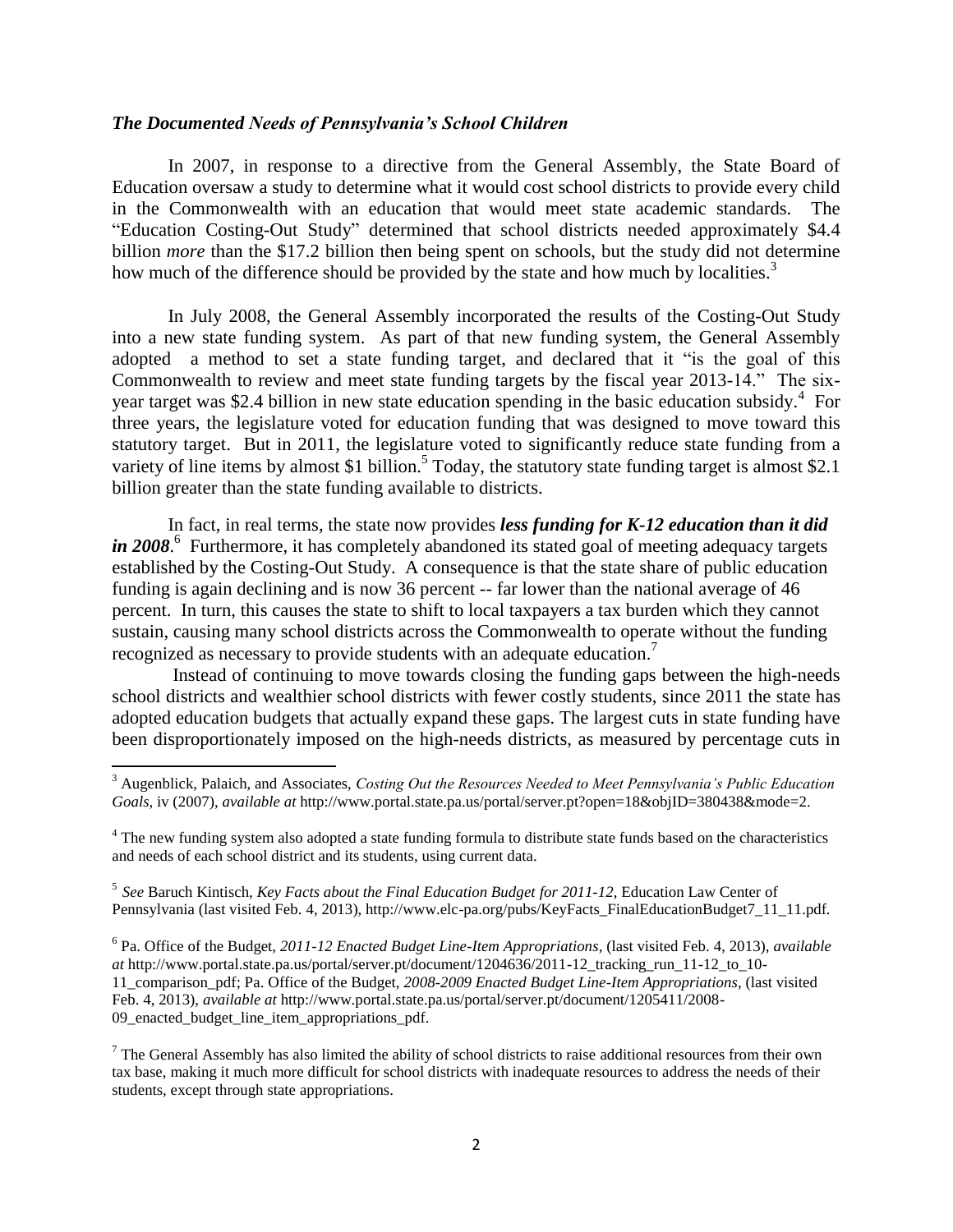total funding and on a per-student basis. The absence of a state education funding formula that accounts for the varying needs of students imposes funding inequities on schools and students in many tangible ways. In 2011-2012, for example, state funding on all line items to the School District of Philadelphia was reduced by \$1,302 per student, while funding to Radnor School District was cut by only \$38 per student. This trend to increase the gap between wealthier and poorer school districts continues in the proposed state budget for 2013-14. As a result of these multiple failures to provide for a thorough and efficient system of education, school districts across the Commonwealth continue to operate without the funding recognized as necessary to provide students with an education that will enable them to meet state standards.

## *Right to a Thorough and Efficient Education*

As a nation, the United States has recognized the right to equal access to education as a fundamental human right.<sup>8</sup> All state constitutions – including Pennsylvania's – explicitly recognize a constitutional right to education. In Pennsylvania, the Supreme Court has called it a "fundamental right."<sup>9</sup>

Pennsylvania's constitution mandates that the legislature maintain and support a "thorough and efficient system of public education."<sup>10</sup> The meaning of a "thorough system of education" is made clear by Pennsylvania's state laws, which establish specific state curriculum requirements; require "sufficient numbers of qualified professional employees…to enforce the curriculum requirements;"<sup>11</sup> require school districts to "provide instruction throughout the curriculum so that students may develop knowledge and skills" necessary to meet state standards;<sup>12</sup>and now set academic proficiency standards.<sup>13</sup>

As the Pennsylvania Supreme Court has explained, Article III Section 14 of the Constitution "imposes a constitutional duty upon the legislature to provide for the maintenance of a thorough and efficient system of public schools throughout the Commonwealth."<sup>14</sup>

<sup>12</sup> 24 P.S. § 11-1106

.

<sup>&</sup>lt;sup>8</sup> See, e.g., Organization of American States, American Convention on Human Rights art. 26, Nov. 22, 1969, O.A.S.T.S. No. 36, 1144 U.N.T.S. 123; Organization of American States, Additional Protocol to the American Convention on Human Rights in the Area of Economic, Social and Cultural Rights art. 13, *opened for signature*  Nov. 17, 1988, O.A.S.T.S. No. 69 (entered into force Nov. 16, 1999); International Covenant on Economic, Social and Cultural Rights [ICESCR] arts. 2(2), 13, 14, Jan. 3, 1976, 993 U.N.T.S.

<sup>&</sup>lt;sup>9</sup> See Education in the 50 States: A Deskbook of the History of State Constitutions and Laws About Education, The Institute for Educational Equity and Opportunity (2008), and *Wilkinsburg Education Ass'n v. School District of Wilkinsburg*, 667 A.2d 5, 9 (1995) ("public education in Pennsylvania is a fundamental right"). <sup>10</sup> Pa. Const. Art. III, § 14.

 $11$  22 Pa. Code  $\&$  4.4 (General Policies)

<sup>13</sup> 22 Pa. Code § 4 App. A; 22 Pa. Code § 4.51(b)(4).

<sup>14</sup> *Marrero v. Commonwealth*, 709 A.2d 956, 962 (Pa.Cmwlth. Ct. 1998).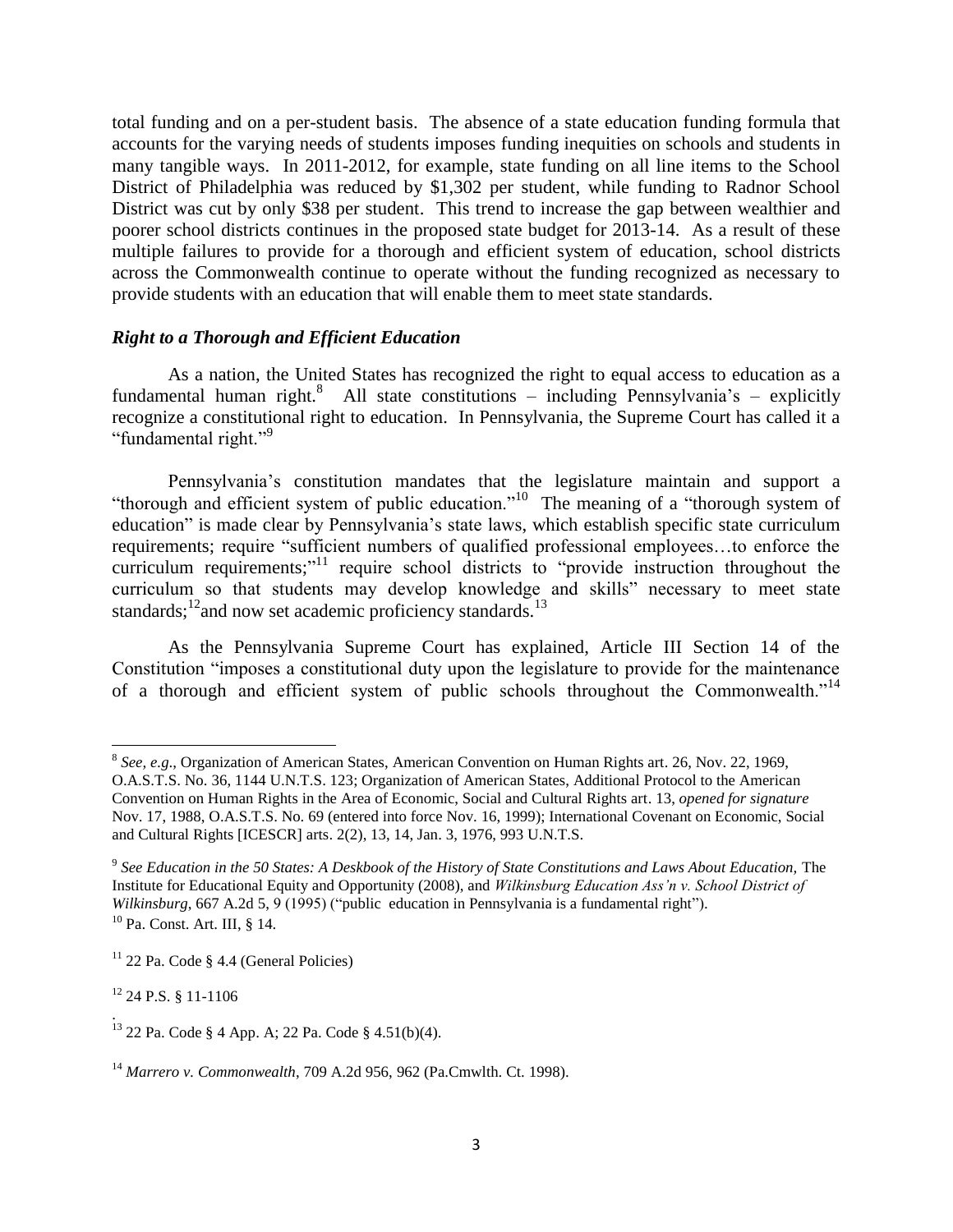Pennsylvania's current framework for educating students, however, fails to fulfill its constitutional duty to provide for a "thorough and efficient system of public education."

# *Constitutional Deficiencies*

Despite the constitutional mandate that the Pennsylvania legislature maintain "a thorough and efficient system of public education," the state currently provides less than 75 percent of the funding found necessary for Pennsylvania's students to meet the state's own academic standards.<sup>15</sup> Furthermore, dramatic funding variations among districts exist; some districts have more than adequate resources while others face gaps of  $\overline{\frac{1}{24}}$ ,000 to 6,000 per student – gaps greater than half of what they actually have available.<sup>16</sup> Pennsylvania currently has districts that are able to spend only one third of the resources of the best funded districts.<sup>17</sup> Such gross disparities can hardly be called a "thorough and efficient system" – or much of a "system" at all. The current scheme for funding education bears no reasonable relation to the constitutional requirement that the state provide for the maintenance and support of a thorough and efficient education.

The consequence is that many students are denied the fundamental right to an adequate education that meets the standards set by the Commonwealth itself.

- Pursuant to the federal *No Child Left Behind* law, the state has established criteria for districts and schools making Adequate Yearly Progress (AYP) towards meeting its own proficiency standards.<sup>18</sup> In 2012, 195 out of 499 school districts – 39.1 percent of the state's districts – did not meet the AYP criteria, according to the state. Of the districts meeting AYP, only 78 actually met the state proficiency standards in reading and math. Looking at individual schools, 50 percent did not meet AYP criteria, and only 20 percent met proficiency standards in both reading and math. 470 out of the 500 districts had at least one school with insufficient students at proficiency levels to meet state standards.
- The state has also adopted graduation standards requiring that students demonstrate proficiency on newly developed, subject specific Keystone Exams, which are

 $\overline{a}$ 

<sup>&</sup>lt;sup>15</sup> Number arrived at by subtracting the current state Basic Education line item spending from costing out estimate reached by Augenblick and Associates in their 2006 study. *See* Pa. Dep't of Educ., *Summary of State Appropriations for Education* (last visited Feb. 4. 2013),

http://www.portal.state.pa.us/portal/server.pt/community/education\_budget/8699/summary\_of\_state\_appropriations for education/539258; Augenblick, *supra* note 3, at iv.

<sup>16</sup> *See* Augenblick, *supra* note 3, at 68-72. The Costing-Out Study, for example, estimated that both Reading School District and York City School District had more than a \$6,000 difference between current spending and the costing out estimate and they currently had \$7,458 and \$9,273, respectively.

<sup>17</sup> *See,* 2010-2011 Revenue Data available at

h[ttp://www.portal.state.pa.us/portal/server.pt/community/summaries\\_of\\_annual\\_financial\\_report\\_data/7673/afr\\_exc](http://www.portal.state.pa.us/portal/server.pt/community/summaries_of_annual_financial_report_data/7673/afr_excel_data_files/509047) [el\\_data\\_files/509047](http://www.portal.state.pa.us/portal/server.pt/community/summaries_of_annual_financial_report_data/7673/afr_excel_data_files/509047).

<sup>18</sup> 20 U.S.C. §§ 6301-7941.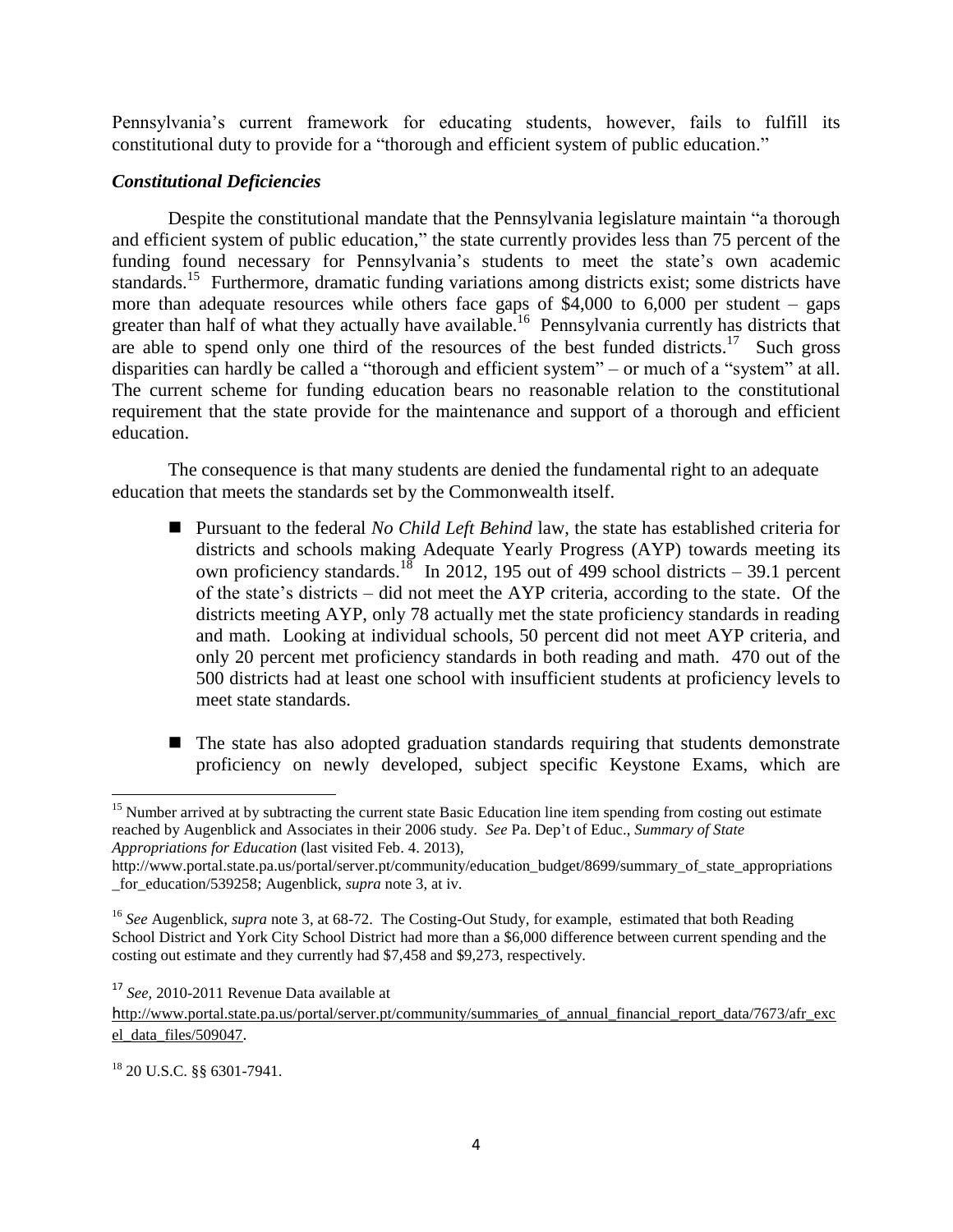currently being phased in. These are another measure of what constitutes an "adequate education" and were adopted because the State Board of Education determined that the standards for graduation in many school districts did not actually meet state standards. Results for pilot tests in 2011 in algebra, biology, and literature show that more than 50 percent of the students' scores in each subject were "not satisfactory," and between 18 percent and 32 percent of students demonstrated only "minimal" skills.<sup>19</sup>

## *Conclusion*

 $\overline{\phantom{a}}$ 

A system that fails to provide for the academic success of its students is not just an academic problem. Today's students are tomorrow's workers, citizens and taxpayers. To the extent we fail them today, Pennsylvania's communities will fail in the future.

And this is not only an economic issue. There is now significant evidence that current inadequacies in the provision of educational services rise to the level of constitutional proportions. The fact that 80 percent of the Commonwealth's schools are unable to provide an education that enables students to meet the state's own proficiency standards is clear evidence that the constitutional requirement is not being met. Moreover, the irrational disparities in governmental resources devoted to preparing a child to compete in our economy, the fact that the quality of child's education depends on his or her zip code, the absence of a funding formula based on the needs of students, and the inadequacy of resources to effectively prepare children to meet legislatively-established curriculum requirements and state graduation and proficiency standards all compel the conclusion that the General Assembly has failed in its constitutional duty to provide for the maintenance and support of a thorough and efficient system of public education to serve the needs of the Commonwealth.

We urge you as Governor and Legislators to work together and along with school districts, and a growing coalition of advocates to develop a system of public education that secures the adequate and equitable funding of Pennsylvania's schools based on a rationally based formula that addresses the needs of students.

<sup>19</sup> Dep't of Educ., *2011 Keystone Exams State Summary Report-All Content Areas* (last visited Feb. 4, 2013), *available at*

http://www.portal.state.pa.us/portal/http;//www.portal.state.pa.us;80/portal/server.pt/gateway/PTARGS\_0\_123031\_ 1243393\_0\_0\_18/Keystone\_Summary\_Report\_All\_Content\_Areas.pdf.